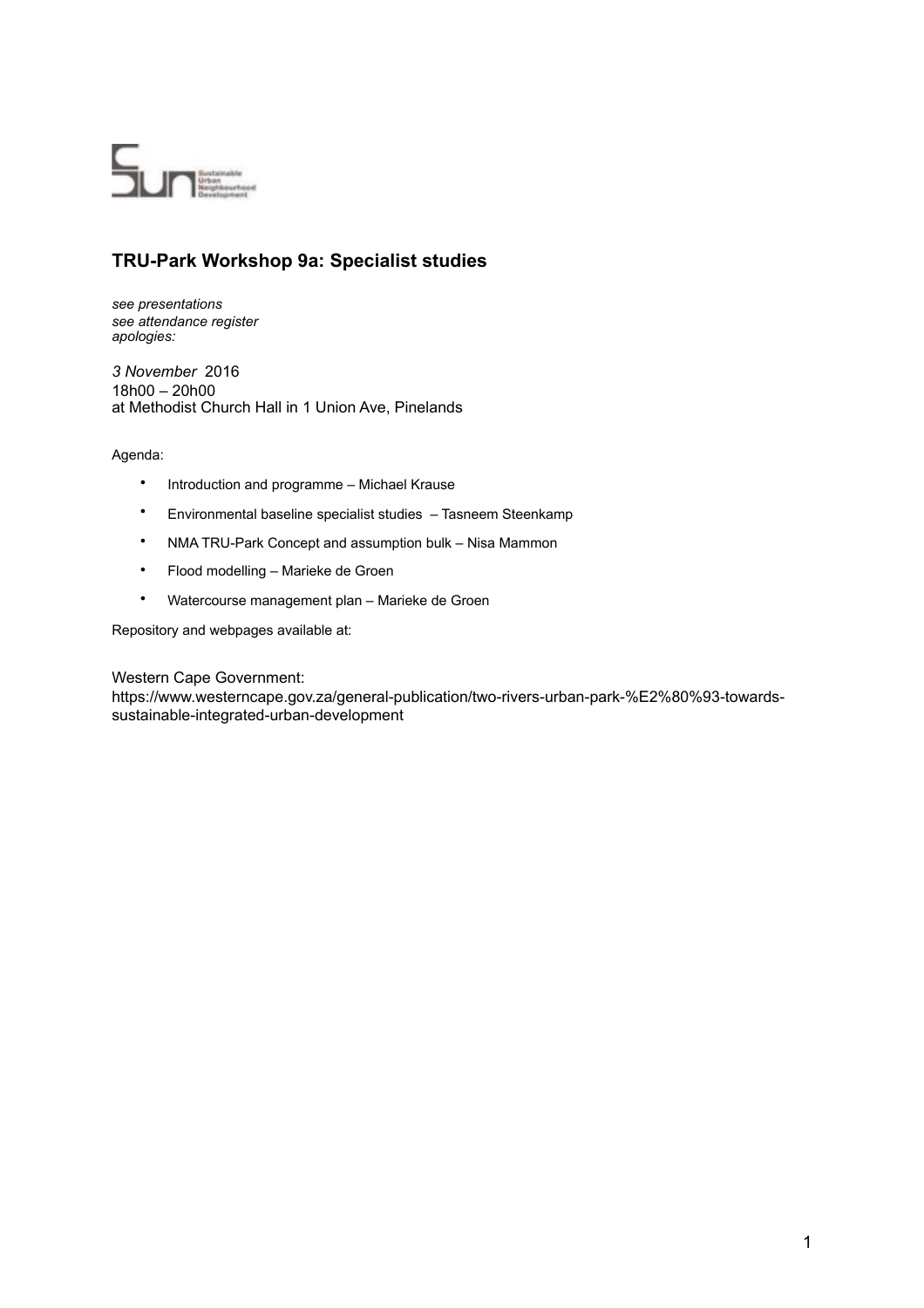# Introduction and programme by Michael Krause

### **Michael Krause:**

- Introduction presenting the agenda and programme:
- 10 November 2016: Green Corridor Management Plan DRAFT and Specialist Studies Part II
- 18 February 2017: Co-design Workshop: towards a shared and preferred scenario
- A Stakeholder Workshop focusing on the three precincts: Alexandra, Ndabeni and Oude Molen is UNDER CONSIDERATION

| <b>NAME</b>   | QUESTION/STATEMENT                                                                                                                                                                                                                                                 | <b>RESPONSE</b>                                                                                                             | COMMENTS/<br><b>ACTIONS</b> |
|---------------|--------------------------------------------------------------------------------------------------------------------------------------------------------------------------------------------------------------------------------------------------------------------|-----------------------------------------------------------------------------------------------------------------------------|-----------------------------|
| Mark<br>Turok | Mark briefly presented an updated plan<br>for scenario C - PRESERVED PARK. This<br>scenario proposes the park to be<br>preserved as an open space with<br>substantial development in the areas<br>around the park. The following changes<br>have been highlighted: | Michael Krause welcomes these ideas, highlighting<br>that these are to be brought to the co-design<br>workshop in February. |                             |
|               | 1) Extension of the park towards the<br>sea with rivers forming a harbour just<br>beyond the river club                                                                                                                                                            |                                                                                                                             |                             |
|               | 2) River Club as prime green area with a<br>road running around the north of the<br>site.                                                                                                                                                                          |                                                                                                                             |                             |
|               | 3) NMT connections crossing the park,                                                                                                                                                                                                                              |                                                                                                                             |                             |
|               | 4) Shifting the river path to make more<br>space for development on the north<br>of the river.                                                                                                                                                                     |                                                                                                                             |                             |
|               | 5) Encouraging dense development<br>around the park.                                                                                                                                                                                                               |                                                                                                                             |                             |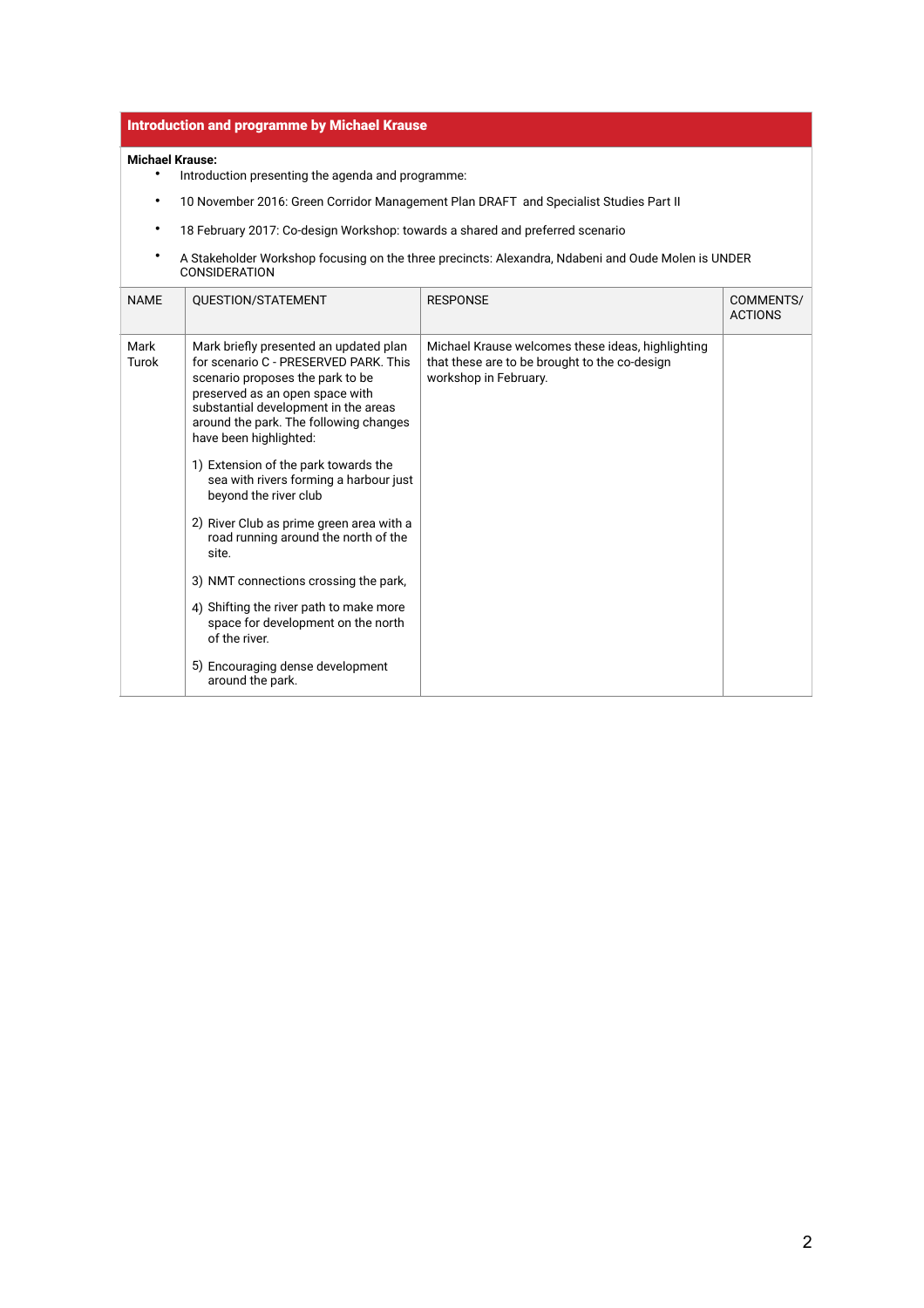#### Environmental baseline specialist studies by Tasneem Steenkamp

#### **Tasneem Steenkamp:**

- Presenting the biodiversity assessment and the Aquatic and water quality assessment.
- ToR focus on ground-truth the site and making recommendations: opportunities to re-habilitate the site Biodiversity Assessment conducted by Nick Helmes in July, highlighted that:
- The site is highly fragmented and transformed due to urbanisation, pollution of rivers, trasfomation of river course and alien vegetation
- There are pockets of high and medium biodiversity significance: botanic and faunal sensitivities.
- Fauna and flora sensitivities are including: indigenous vegetation, frogs, birds, small animals, etc. [mobility corridor]
- There are opportunities for rehabilitation, including removal of alien vegetation.

Aquatic and Water Quality Assessment conducted by Antonia Belcher [Blue Science] in September, highlighted that:

- Wetlands are moderately to largely modified, while rivers are largely to seriously modified.
- Water quality variable and seasonal flow. Black River is more degraded than the Liesbeek River.
- River corridors represent key movement corridor for aquatic biota
- Ecological importance and sensitivity is high, except the Black River low to moderate.
- Potential for re-habilitation, recommendations include: 35m buffer, minimal development in sensitive areas, management of stormwater and alien invasive species, improve connectivity.

| <b>NAME</b>                                                | QUESTION/STATEMENT                                                                                                                              | <b>RESPONSE</b>                                                                                                                                                                                                                                                                                 | COMMENT/<br><b>ACTION</b> |
|------------------------------------------------------------|-------------------------------------------------------------------------------------------------------------------------------------------------|-------------------------------------------------------------------------------------------------------------------------------------------------------------------------------------------------------------------------------------------------------------------------------------------------|---------------------------|
| Jean<br>Ramsay /<br><b>TRUP Assoc.</b>                     | What do you mean with<br>Rehabilitation? Is it a park in<br>european sense?                                                                     | Tasneem Steenkamp: There is space for park in<br>some places.                                                                                                                                                                                                                                   |                           |
| Riad Davids /<br>Pinelands<br><b>Rate Payers</b><br>Assoc. | What are the timeline and cost to<br>rehabilitate? What would it be the<br>impact on the water quality? Is it a<br>difficult thing to manage?   | Tasneem Steenkamp: The rivers have been greatly<br>impacted, but they should be rehabilitated. Any<br>strategy upstream will have an impact on the water<br>quality.                                                                                                                            |                           |
| Riad Davids /<br><b>PRPA</b>                               | Request for a sense of timelines<br>and economic considerations that<br>would restore the river 70% of what<br>it used to be when it was clean? | Tasneem Steenkamp: This will not be a quick<br>process.                                                                                                                                                                                                                                         |                           |
| Riad Davids /<br><b>PRPA</b>                               | Would micromanagement of the<br>site improve and rehabilitate the<br>area? What are the best ways to<br>mitigate the problems?                  | Tasneem Steenkamp: The rivers have been greatly<br>impacted. Many of these external issues are<br>upstream, these are difficult to manage and much<br>urbanization has already happened but they should<br>be rehabilitated. Any strategy upstream will have an<br>impact on the water quality. |                           |
| Riad Davids /<br><b>PRPA</b>                               | Is the CoCT obligated to respect<br>the findings and recommendations<br>of these studies?                                                       | Tasneem Steenkamp: These studies inform the TRU-<br>Park process. The city is not obligated to follow any<br>of these findings, these are simply<br>recommendations.                                                                                                                            |                           |
| Kyran<br>Wright / FoL                                      | Is the Black River more sensitive?                                                                                                              | Tasneem Steenkamp: The Liesbeek has a higher<br>level of significance and sensitivity while the Black<br>River is more vulnerable to change and degradation.<br>In this sense, the Black River is considered to be<br>sensitive.                                                                |                           |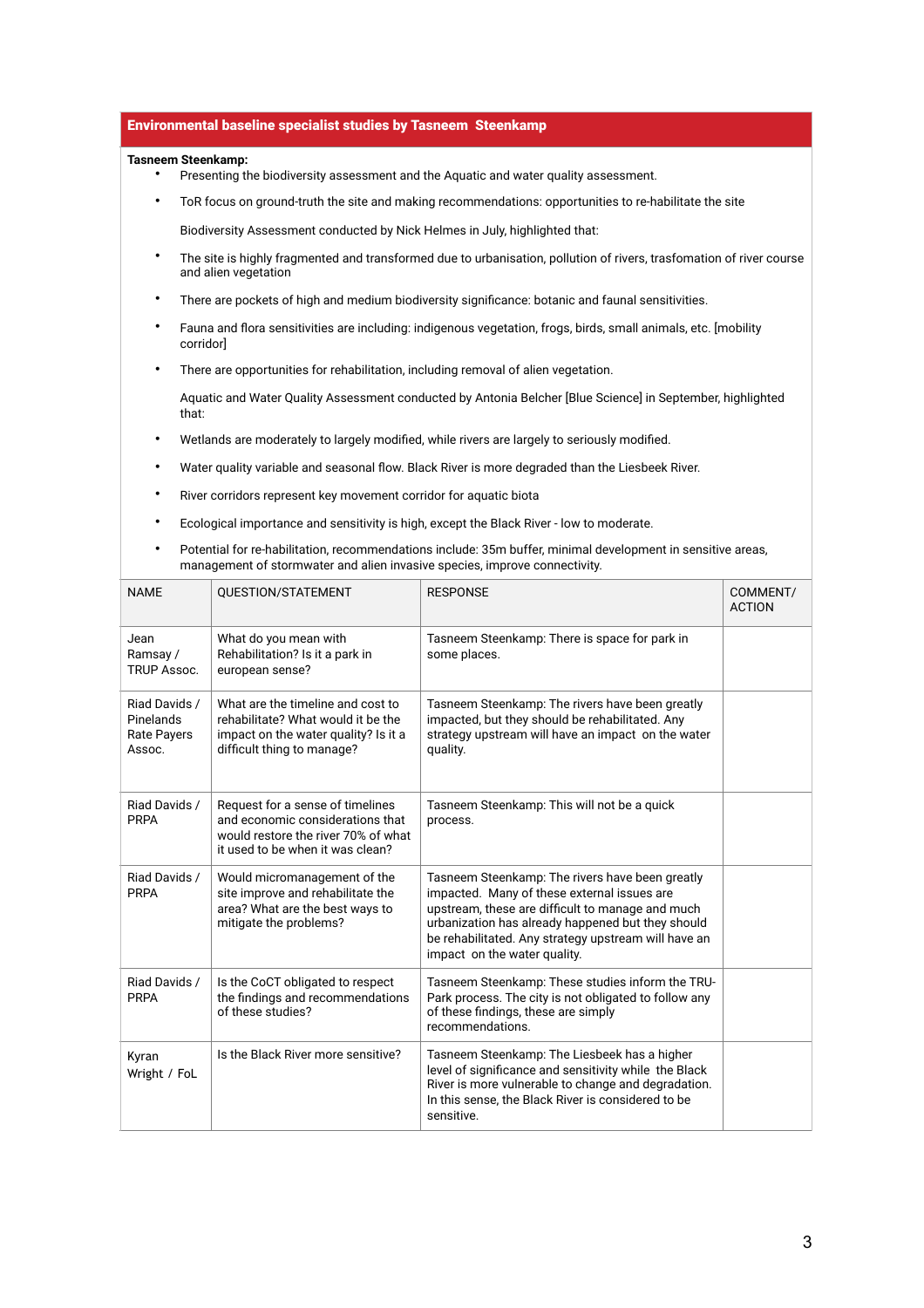|                                                              | <b>Environmental baseline specialist studies by Tasneem Steenkamp</b>                                                                                                                                                                                                              |                                                                                                                                                                                                                                                                                                                                                                                                                                                                                                                                                                                                                                                                                                                                                                                                                                                                                                                                                                                                                                                                                                                                                                                                                                                                                                                                                                                                                                              |  |
|--------------------------------------------------------------|------------------------------------------------------------------------------------------------------------------------------------------------------------------------------------------------------------------------------------------------------------------------------------|----------------------------------------------------------------------------------------------------------------------------------------------------------------------------------------------------------------------------------------------------------------------------------------------------------------------------------------------------------------------------------------------------------------------------------------------------------------------------------------------------------------------------------------------------------------------------------------------------------------------------------------------------------------------------------------------------------------------------------------------------------------------------------------------------------------------------------------------------------------------------------------------------------------------------------------------------------------------------------------------------------------------------------------------------------------------------------------------------------------------------------------------------------------------------------------------------------------------------------------------------------------------------------------------------------------------------------------------------------------------------------------------------------------------------------------------|--|
| Geoff<br>Underwood /<br>River Club,<br>Pinelands<br>Resident | What about the old course of the<br>Liesbeek River? At the moment that<br>side is disconnected. What is the<br>ecological importance of that body<br>of water? What about the Liesbeek<br>Canal? Does it have any ecological<br>significance?                                      | Jody Paterson: The canalised section has a role on<br>feeding the Raapenberg Wetland. Antonia Belcher<br>recommended that the old alignment could be<br>rehabilitated but not as a regular flow of water.<br>Tasneem Steenkamp: It is impossible to try to return<br>the river it its original pristine state, however there<br>are opportunities to soften the river banks/canals<br>and making connections to the vleis. These are<br>better options than getting the flows back to its<br>'original' state. The concern is to re-establishing the<br>ecology of the old course, rather then re-establishing<br>the original flow of water. There is the potential for<br>the wetland to be ground fed.<br>Kyran Wright: The new arm of the river feeds back<br>into the Black River and is completely canalized. The<br>Black River does not feed into the Raapenberg<br>Wetland.<br>Any fresh water reaching the original Liesbeek<br>course will improve the system. At the moment the<br>water is stagnant, this condition propagates the<br>growth of alien vegetation. It would be ideal to<br>create uncanalized sections of the river to enable<br>the river water to feed back into the water table. It is<br>important to note that canalized rivers are sterile<br>and that it would be very costly to diver the river<br>back into its original channel. FoL wants an un-<br>canalised the river. It is a very expensive task. |  |
| Jean<br>Ramsay /<br>TRUP Assoc.                              | It is problematic that the green<br>highlighted area inhabited by the<br>toads, is also proposed as a<br>development area. The highlighting<br>suggests the area should not be<br>developed in order to protect the<br>toads. The leopard toads move<br>around a very wide radius. | Tasneem Steenkamp: The recommendation is that<br>fences should be dropped. The key element is to<br>ensure mobility and free movement for the toads<br>within these areas. The leopard toads are also happy<br>on loan.                                                                                                                                                                                                                                                                                                                                                                                                                                                                                                                                                                                                                                                                                                                                                                                                                                                                                                                                                                                                                                                                                                                                                                                                                      |  |
| ?                                                            | What type of soil test have been<br>conducted? Did results revealed<br>chemical contamination or just<br>contamination by waste?<br>TS: contamination by waste not<br>chemicals                                                                                                    | Tasneem Steenkamp: The area mapped as green<br>was used to be a dumping site. the soil is highly<br>contaminated. It will need to be completely removed<br>before rehabilitation takes place.<br>Contamination by waste not chemicals.                                                                                                                                                                                                                                                                                                                                                                                                                                                                                                                                                                                                                                                                                                                                                                                                                                                                                                                                                                                                                                                                                                                                                                                                       |  |
| Geoff<br>Underwood /<br>River Club,<br>Pinelands<br>Resident | Does the study reveal the area is<br>better (of higher natural value) than<br>expected?                                                                                                                                                                                            | Tasneem Steenkamp: The area is compromised.<br>However, the area still holds a lot of potential.                                                                                                                                                                                                                                                                                                                                                                                                                                                                                                                                                                                                                                                                                                                                                                                                                                                                                                                                                                                                                                                                                                                                                                                                                                                                                                                                             |  |
| Kyran<br>Wright /<br>Friends of the<br>Liesbeek              | Where did you get the water quality<br>testing? The CoCT samples<br>conducted once a month are not<br>sufficiently accurate.                                                                                                                                                       | Tasneem Steenkamp: The data comes from the<br>CoCT.                                                                                                                                                                                                                                                                                                                                                                                                                                                                                                                                                                                                                                                                                                                                                                                                                                                                                                                                                                                                                                                                                                                                                                                                                                                                                                                                                                                          |  |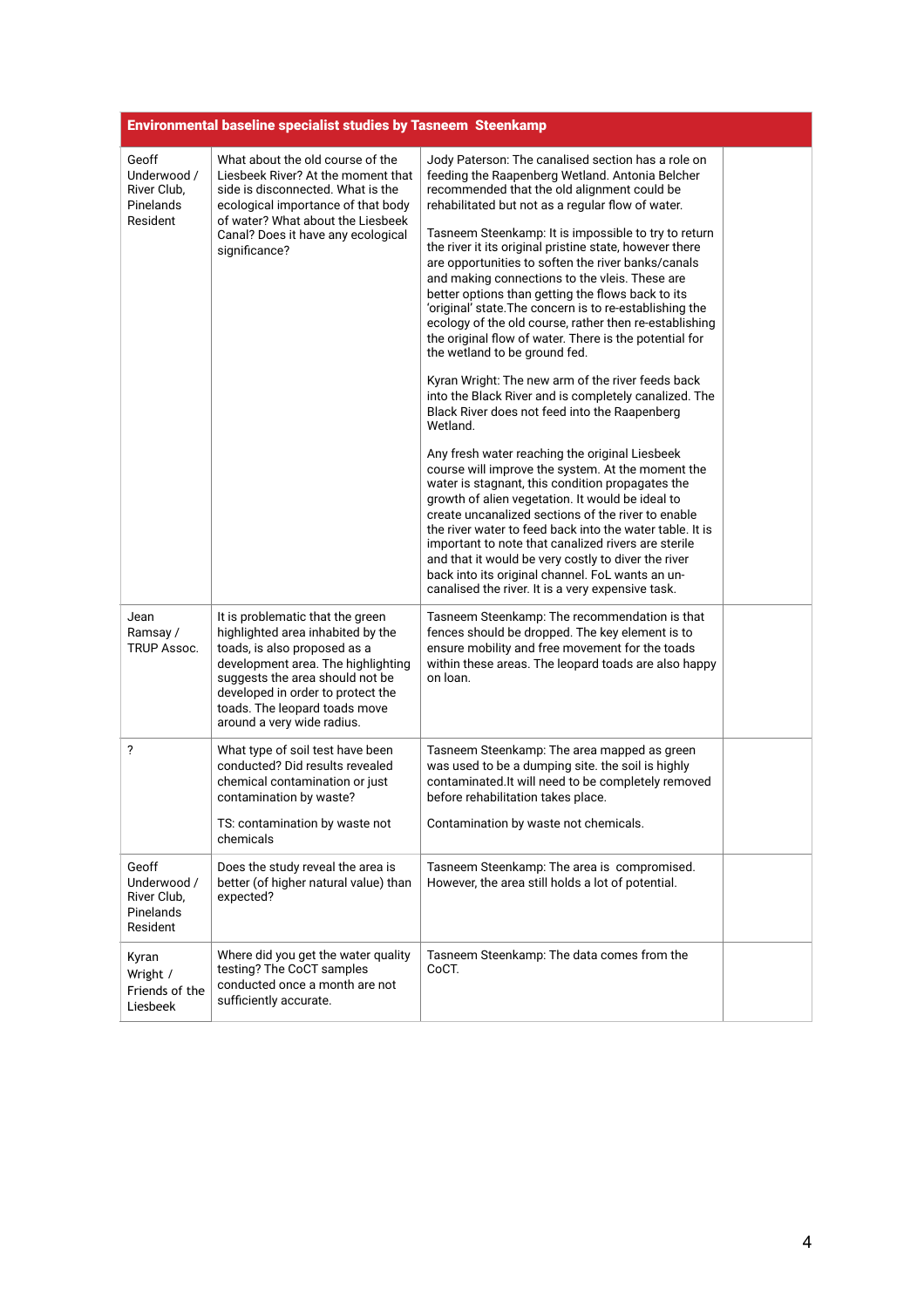#### **NMA TRU-Park concept and associated bulk by Jody Paterson**

- **Jody Paterson:** Scenarios for TRUP should be considered at a wider than site scale.Cape Town is facing the challenge of becoming an efficient city.Travelling time and distances are critical issues within the metropolitan setting. Location is crucial.
	- The CoCT policies are supporting the creation of a more efficient city through the adoption of Transport Orientated Development (TOD) amongst other initiatives. The TRUP site is an ideal site to address and support this approach.
	- Emphasising how the TRUP site offers a great opportunity to address unequal spatial legacy and support the creation of an inclusive city. TRUP future development should focus on the following imperatives:
		- Reduce reliance on cars
		- Promote TOD by reinforcing the corridors and stations with more dense and intense forms of development
		- Accommodate affordable housing on the site
		- Enhance the natural systems to improve their economic, infrastructural and social role (in particular as a significant Urban Park)
	- Highlights the fact that much of the land is publicly owned, therefore, it is a real opportunity for change
	- Presented examples of precedent for TRUP including : the rivers and parks flowing through Curitiba and Brazil; the rehabilitation of rivers at Houtan Park and in Shanghai, major parks for people such as Central Park, NYC; public amenities as catalysts such as in Medellin Columbia. Lessons learnt:
		- High density edges to support a park as a safe destination (passive surveillance)
		- People and Nature not to be separated
		- Conservation Areas not to be fenced off no-go areas
		- High residential population to support the maintenance and management of the park
		- Park space to double as ecological infrastructure
		- Inclusion of urban agriculture in parks is used for educational purposes and community building
		- Job creation through opportunities created with the park including maintenance, eco-tourism and education
		- Catalytic Projects as points of interest are important museums, centres of learning, libraries etc.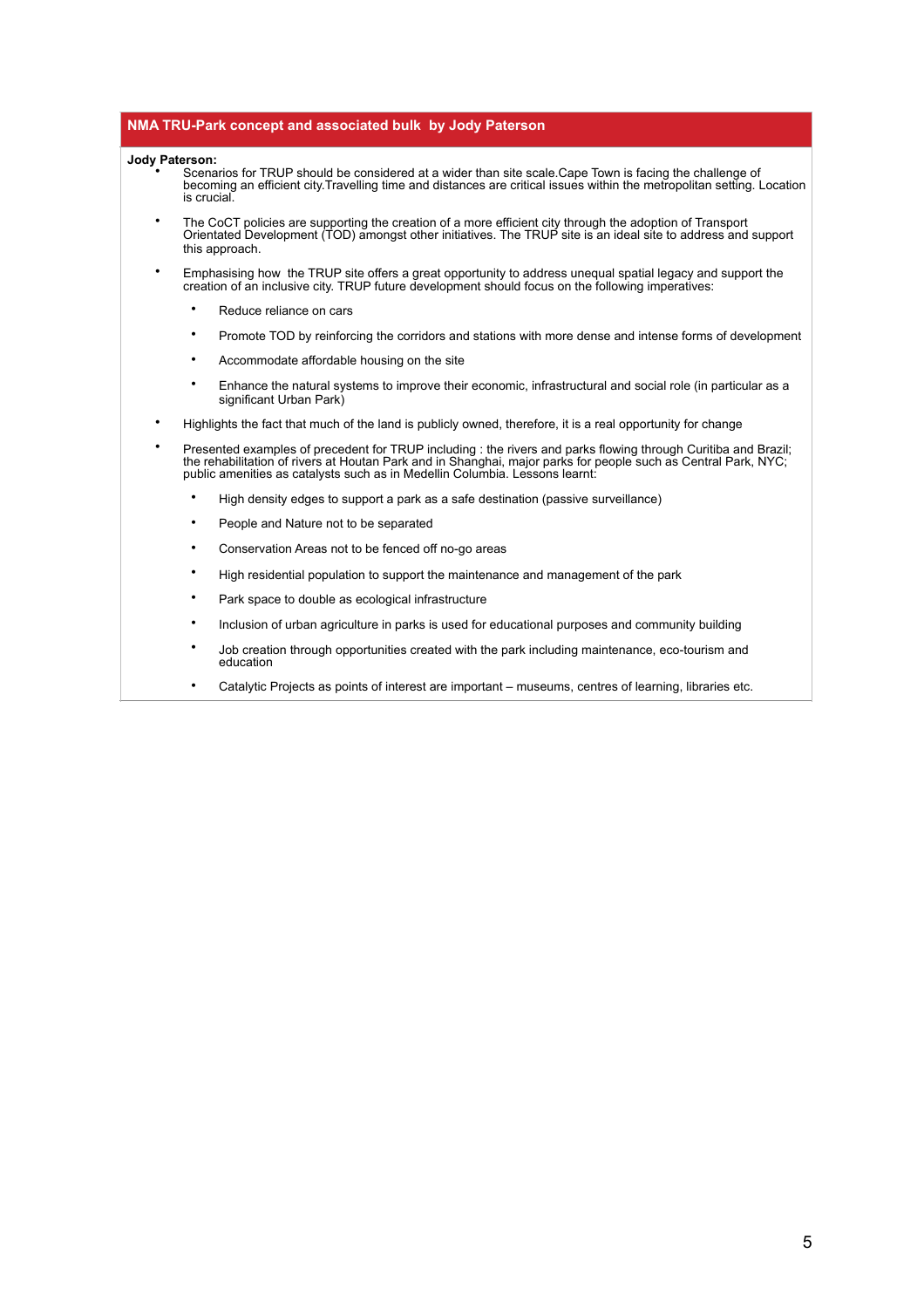|             |                                                                                                                                                        | NMA TRU-Park concept and associated bulk by Jody Paterson                            |                                                                                                                                                                                                                                                                                                                                                                                                                                                                                                                                                                                                                                                                                                                                                                                |                             |
|-------------|--------------------------------------------------------------------------------------------------------------------------------------------------------|--------------------------------------------------------------------------------------|--------------------------------------------------------------------------------------------------------------------------------------------------------------------------------------------------------------------------------------------------------------------------------------------------------------------------------------------------------------------------------------------------------------------------------------------------------------------------------------------------------------------------------------------------------------------------------------------------------------------------------------------------------------------------------------------------------------------------------------------------------------------------------|-----------------------------|
| $\bullet$   |                                                                                                                                                        | Explained the process of the proposed design as needing to commit something to paper |                                                                                                                                                                                                                                                                                                                                                                                                                                                                                                                                                                                                                                                                                                                                                                                |                             |
| ٠           |                                                                                                                                                        |                                                                                      | This proposal should be seen as a starting point or worst case scenario. It was necessary to have a proposal:                                                                                                                                                                                                                                                                                                                                                                                                                                                                                                                                                                                                                                                                  |                             |
|             | ٠                                                                                                                                                      |                                                                                      | to enable engineers to run an engineering service model, as the engineers require bulk estimates                                                                                                                                                                                                                                                                                                                                                                                                                                                                                                                                                                                                                                                                               |                             |
|             | ٠                                                                                                                                                      | to provide guidance to the SKA development,                                          |                                                                                                                                                                                                                                                                                                                                                                                                                                                                                                                                                                                                                                                                                                                                                                                |                             |
|             | $\bullet$                                                                                                                                              | to inform discussions with the heritage consultant and other specialists             |                                                                                                                                                                                                                                                                                                                                                                                                                                                                                                                                                                                                                                                                                                                                                                                |                             |
|             | The proposal includes the following critical elements and actions:                                                                                     |                                                                                      |                                                                                                                                                                                                                                                                                                                                                                                                                                                                                                                                                                                                                                                                                                                                                                                |                             |
|             | ٠                                                                                                                                                      | should be down graded.                                                               | Bridging the river corridor and M5, connecting east to west: [1] the current bridge at Valkenberg will in<br>future play only a minor role, [2] the Berkley Road extension is essential to unlock the potential of the site<br>and the greater area, [3] the extension of Station Road as pedestrian and public transport only route: this<br>new link will serve NMT and Public Transport movement, connection Mowbray to Ndabeni, and to the T17<br>Mitchell's Plain route; the bridge, despite being a design challenge, will also play an essential role in<br>connecting isolated communities in the area and can also serve to make the two separate portions of<br>Raapenberg more connected, [4] Liesbeek Parkway is a challenge to NMT crossings due to its scale, it |                             |
|             | $\bullet$                                                                                                                                              |                                                                                      | Connecting and extending current transportation service points to support the making of a car deficit area                                                                                                                                                                                                                                                                                                                                                                                                                                                                                                                                                                                                                                                                     |                             |
|             | ٠                                                                                                                                                      | stations.                                                                            | Creating a continuous NMT network throughout the site and along the rivers, connecting all railway                                                                                                                                                                                                                                                                                                                                                                                                                                                                                                                                                                                                                                                                             |                             |
|             | $\bullet$                                                                                                                                              |                                                                                      | Providing more points for contact with the water: highlighting the significance of water as key opportunity                                                                                                                                                                                                                                                                                                                                                                                                                                                                                                                                                                                                                                                                    |                             |
|             | $\bullet$                                                                                                                                              | Conservation of highly sensitive areas                                               |                                                                                                                                                                                                                                                                                                                                                                                                                                                                                                                                                                                                                                                                                                                                                                                |                             |
|             | $\bullet$                                                                                                                                              | Rehabilitation and reconfiguration of less sensitive areas for passive recreation    |                                                                                                                                                                                                                                                                                                                                                                                                                                                                                                                                                                                                                                                                                                                                                                                |                             |
|             | ٠<br>Location of mixed use development along the edges of the Park – where appropriate                                                                 |                                                                                      |                                                                                                                                                                                                                                                                                                                                                                                                                                                                                                                                                                                                                                                                                                                                                                                |                             |
|             | $\bullet$<br>Reinforcement of key points through intensification of land uses and creation of network of public<br>surveillance centres                |                                                                                      |                                                                                                                                                                                                                                                                                                                                                                                                                                                                                                                                                                                                                                                                                                                                                                                |                             |
|             | ٠<br>Creation of green network of spaces connecting the adjacent communities to the Park                                                               |                                                                                      |                                                                                                                                                                                                                                                                                                                                                                                                                                                                                                                                                                                                                                                                                                                                                                                |                             |
|             | ٠                                                                                                                                                      |                                                                                      | Creation of gateway precincts where events bring people from diverse backgrounds together                                                                                                                                                                                                                                                                                                                                                                                                                                                                                                                                                                                                                                                                                      |                             |
|             | $\bullet$                                                                                                                                              | located at Station Road, at the key West gateway.                                    | Inclusion of catalytic projects: [1] Cape Health Technology Park located at the East key Gateway, [2] SKA                                                                                                                                                                                                                                                                                                                                                                                                                                                                                                                                                                                                                                                                      |                             |
|             |                                                                                                                                                        | closest to the transport hubs should take precedent                                  | Highlights that the implementation of the catalytic projects and phasing still need to be established, and the<br>criteria for the implementation of these projects still need to be worked out – suggesting however that areas                                                                                                                                                                                                                                                                                                                                                                                                                                                                                                                                                |                             |
| ٠           |                                                                                                                                                        | expensive, and should be seen as one of catalytic projects                           | Noted that the infrastructural investments including the Berkley and Station Road bridges, are urgent but very                                                                                                                                                                                                                                                                                                                                                                                                                                                                                                                                                                                                                                                                 |                             |
| ٠           |                                                                                                                                                        | Highlighted that the River Club development is running ahead of the TRUP process     |                                                                                                                                                                                                                                                                                                                                                                                                                                                                                                                                                                                                                                                                                                                                                                                |                             |
| $\bullet$   |                                                                                                                                                        | parking for the short term and 200 000m <sup>2</sup> of floor area for depots        | On high-level, the estimated bulk of this scenario is approx. 2 mill square metre floor area, including 63 000m <sup>2</sup> of                                                                                                                                                                                                                                                                                                                                                                                                                                                                                                                                                                                                                                                |                             |
| ٠           |                                                                                                                                                        | still considering what portions of Ndabeni triangle are available;                   | The Ndabeni Triangle area is seen to hold the potential to accommodate the highest bulk, however the CoCT is                                                                                                                                                                                                                                                                                                                                                                                                                                                                                                                                                                                                                                                                   |                             |
| ٠           | Summary:                                                                                                                                               |                                                                                      |                                                                                                                                                                                                                                                                                                                                                                                                                                                                                                                                                                                                                                                                                                                                                                                |                             |
| ٠           | Highlighted that studies have found there is not a huge demand for commercial use in this area                                                         |                                                                                      |                                                                                                                                                                                                                                                                                                                                                                                                                                                                                                                                                                                                                                                                                                                                                                                |                             |
| ٠           | Focus will be on providing for a segment of the residential market; it makes senses for the CoCT to use the site<br>to accommodate affordable housing. |                                                                                      |                                                                                                                                                                                                                                                                                                                                                                                                                                                                                                                                                                                                                                                                                                                                                                                |                             |
| ٠           |                                                                                                                                                        |                                                                                      | Valkenberg West should retain its green character, but Ndabeni triangle could be going up 3 – 6 storey.                                                                                                                                                                                                                                                                                                                                                                                                                                                                                                                                                                                                                                                                        |                             |
| $\bullet$   |                                                                                                                                                        | costly, residential development could pay for it.                                    | High density edges could frame the natural open spaces. Conservation areas management and rehabilitation is                                                                                                                                                                                                                                                                                                                                                                                                                                                                                                                                                                                                                                                                    |                             |
| <b>NAME</b> |                                                                                                                                                        | QUESTION/STATEMENT                                                                   | <b>RESPONSE</b>                                                                                                                                                                                                                                                                                                                                                                                                                                                                                                                                                                                                                                                                                                                                                                | <b>COMMENT</b><br>S/ACTIONS |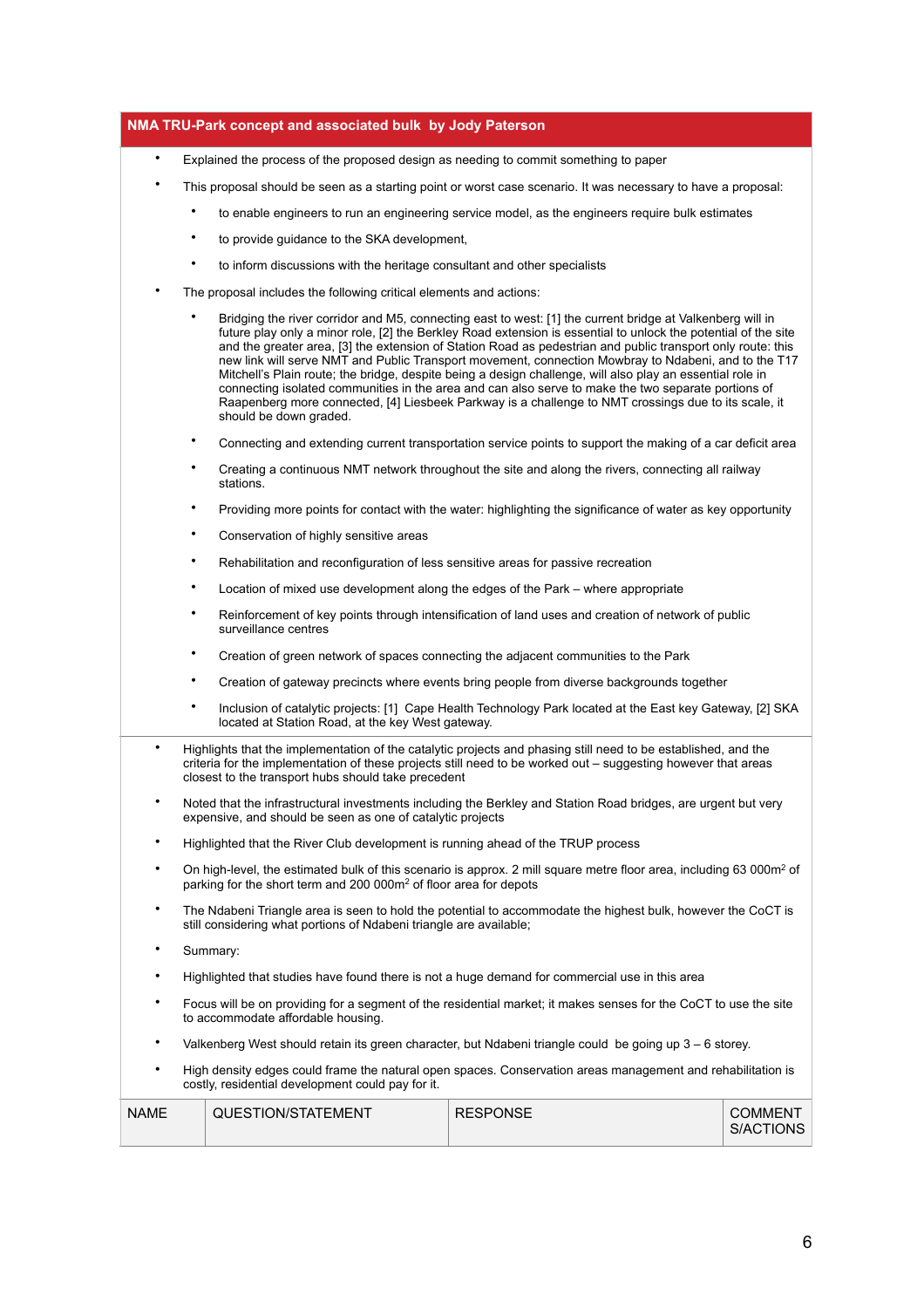|                                                                          | NMA TRU-Park concept and associated bulk by Jody Paterson                                                                                                                                                                                                                                                                                                                                                                                                                       |                                                                                                                                                                                                                                                                                                                                                                                                                                                                                                                                                                                                                                  |  |
|--------------------------------------------------------------------------|---------------------------------------------------------------------------------------------------------------------------------------------------------------------------------------------------------------------------------------------------------------------------------------------------------------------------------------------------------------------------------------------------------------------------------------------------------------------------------|----------------------------------------------------------------------------------------------------------------------------------------------------------------------------------------------------------------------------------------------------------------------------------------------------------------------------------------------------------------------------------------------------------------------------------------------------------------------------------------------------------------------------------------------------------------------------------------------------------------------------------|--|
| Marc Turok /<br><b>TRUP Assoc.</b><br>and<br>Observatory<br>Civic Assoc. | While is good to see ideas on paper, the<br>biggest contention is the decision to have<br>one major public transport route through<br>the park, as opposed to around the park.<br>The rationale for needing public transport<br>connections is not understood, but the<br>NMT connections through the park are<br>strongly supported.<br>There should be consideration of<br>alternative connection and routes before<br>a final decision is made upon the main<br>connections. | Jody Paterson: There have been intense<br>discussions with Transport for Cape Town<br>(TCT), City of Cape Town. TCT suggested<br>linking existing services rather than building<br>new bridges for now. It might be that the bridge<br>cannot be more than a pedestrian bridge.<br>Michael Krause: The focus of this meeting is to<br>hear about the results of the specialist studies,<br>not to engage in details of the design as this<br>will all take place at the co-design workshop<br>next year in February. However notes of<br>concerns raised will be taken to be discussed<br>at the co-design workshop in February. |  |
| Dan Neser /<br>Oude Molen<br>Eco-Village                                 | Concern that the Health Park sponsored<br>by vaccine/pharmaceutical company is<br>not a legitimate public institution to be<br>located at such a significant site. Is the<br>decision on the Health Park still under<br>discussion? Have alternative locations -<br>such as Ndabeni - been being<br>investigated? Controversial to create a<br>major link from biovak to SKA? What is<br>the rational for a vaccine factory next to a<br>park?                                  | Jody Paterson: agrees that the facility has to<br>have a greater public role otherwise its location<br>cannot be justified, suggesting that it could<br>inspire people to get excited about science.                                                                                                                                                                                                                                                                                                                                                                                                                             |  |
| Kyran Wright<br>/ Friends of<br>the Liesbeek                             | Concerns about the lessons learned from<br>Shanghai and Brazil, particularly whether<br>the suggestion of a high density edge is<br>preferable. It is important to not that this<br>could create a buffer. Suggesting a softer<br>edge would be more an appropriate<br>response to engage with the ecological<br>corridor as this is not a line, but<br>something more fluid and expanding,<br>contemplating more context specific<br>interventions.                            | Jody Paterson: Going verticality is required to<br>prevent privatising the edges to the corridor.<br>Please notes that the building heights at Oude<br>Molen are 3-4 storeys in height.                                                                                                                                                                                                                                                                                                                                                                                                                                          |  |
| Husdon Mc<br>Comb $/$<br>Oude Molen<br>Eco-Village<br>and TRUP<br>Assoc. | Concerned about copying and pasting<br>from oversees and suggests that Oude<br>Molen creates a softer transition and is<br>an appropriate example. Instead of copy-<br>paste, suggesting how to strengthening<br>the uniqueness of the site.                                                                                                                                                                                                                                    | Jody Paterson:                                                                                                                                                                                                                                                                                                                                                                                                                                                                                                                                                                                                                   |  |
| John<br>Holmes /<br>Oude Molen<br>Eco-Village                            | Suggestion that the CoCT relocate all<br>their depots from Ndabeni to the airport,<br>to enable a really substantial<br>development to take place there.<br>Allowing Ndabeni to be developed into a<br>significant technical hub, and leaving the<br>other precincts of TRUP to accommodate<br>a much lighted development footprint,<br>and a more sensitive, people oriented<br>design.                                                                                        |                                                                                                                                                                                                                                                                                                                                                                                                                                                                                                                                                                                                                                  |  |
|                                                                          | Tourism-wise, why would people visit the<br>site? Commenting there have been no<br>mention of supporting tourism within the<br>park, suggesting something similar to<br>Kirstenbosch. Could a walk between the<br>two mills be included? Suggesting the<br>park should have the potential to draw<br>people from all over the world that this<br>place should be made into a really special<br>destination.                                                                     |                                                                                                                                                                                                                                                                                                                                                                                                                                                                                                                                                                                                                                  |  |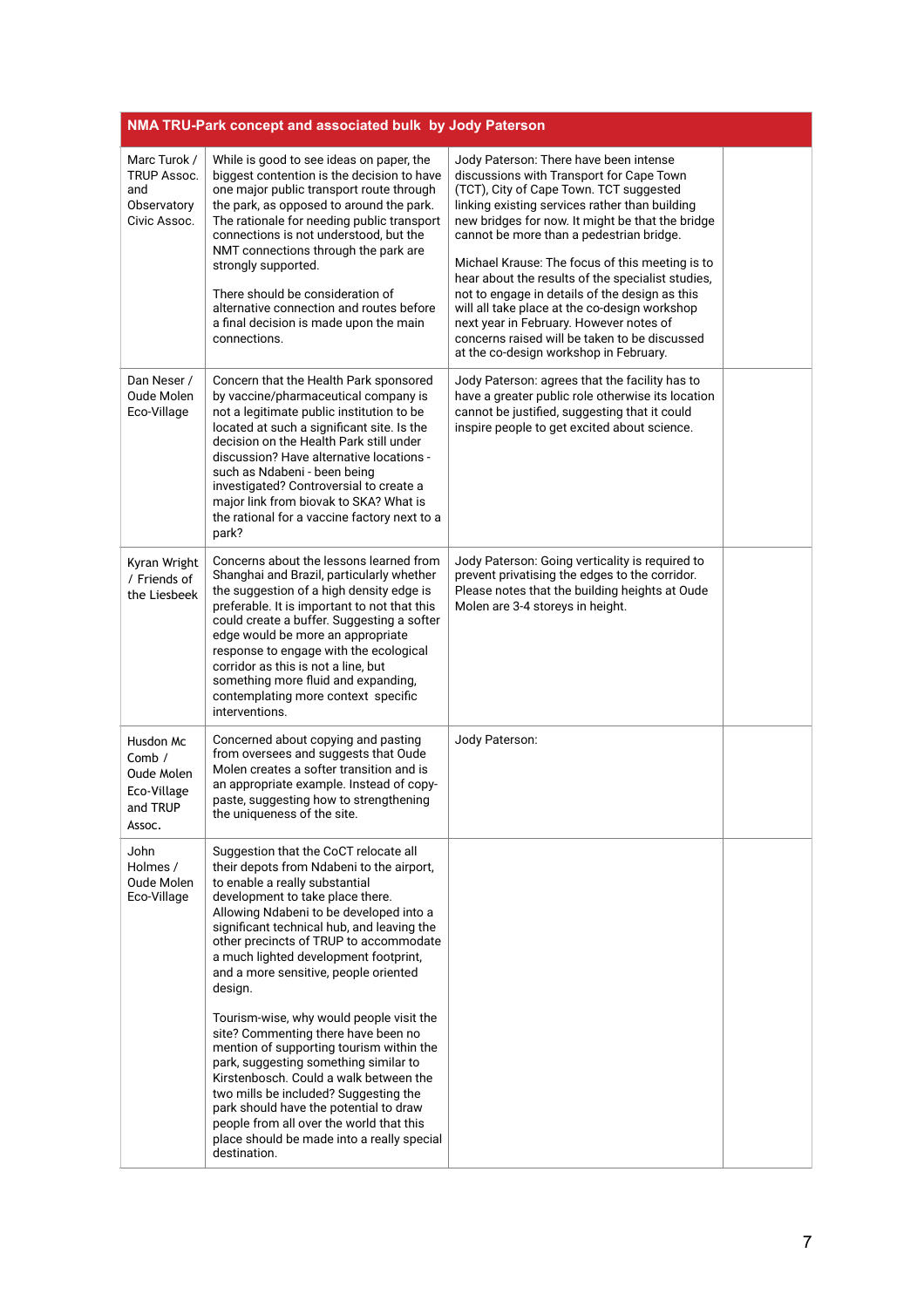|                                                                     | NMA TRU-Park concept and associated bulk by Jody Paterson                                                                                                                                                                                                                                                                                                                                                                                                                                                                                                                                                                                                                                                                                                                                                                                                                                                                                                                                                                                                                        |                                                                                                                                                                                                                                                                                                                                                                                                                                                                                                                                                                                                                                                                                                                                                                                                                                                                                                                                                                                                                                                                                                                                                                         |  |  |
|---------------------------------------------------------------------|----------------------------------------------------------------------------------------------------------------------------------------------------------------------------------------------------------------------------------------------------------------------------------------------------------------------------------------------------------------------------------------------------------------------------------------------------------------------------------------------------------------------------------------------------------------------------------------------------------------------------------------------------------------------------------------------------------------------------------------------------------------------------------------------------------------------------------------------------------------------------------------------------------------------------------------------------------------------------------------------------------------------------------------------------------------------------------|-------------------------------------------------------------------------------------------------------------------------------------------------------------------------------------------------------------------------------------------------------------------------------------------------------------------------------------------------------------------------------------------------------------------------------------------------------------------------------------------------------------------------------------------------------------------------------------------------------------------------------------------------------------------------------------------------------------------------------------------------------------------------------------------------------------------------------------------------------------------------------------------------------------------------------------------------------------------------------------------------------------------------------------------------------------------------------------------------------------------------------------------------------------------------|--|--|
| Liz<br>Wheeler /<br>Friends of<br>the Liesbeek                      | There used to be a pedestrian bridge<br>connecting from Maitland Garden Village<br>westwards to Observatory. This was a<br>very important connection. It is a<br>disgrace that is was removed. However<br>by creating a new vehicular connection<br>instead, the park will be cut in half. There<br>was a pedestrian bridge in Maitland<br>Garden Village, a walking route. Why<br>would you like to cut the park in two?                                                                                                                                                                                                                                                                                                                                                                                                                                                                                                                                                                                                                                                        | Nisa Mamon: There are the two key reasons for<br>the road:<br>1) the east and west side integration is very<br>important as it brings the two communities<br>together and<br>2) this serves to connect significant public<br>transport routes of Maitland, Ndabeni and<br>Mowbray with routes from Khayelitisha and<br>Mitchell's Plain. The route is focused on<br>serving NMT and public transport vehicles<br>not private vehicular movement.                                                                                                                                                                                                                                                                                                                                                                                                                                                                                                                                                                                                                                                                                                                        |  |  |
| Jean<br>Ramsay /<br><b>TRUP Assoc.</b>                              | Proposed extension of Station Road<br>creates a split in the park which is<br>considered abhorrent. Questions if the<br>Berkley Road extension running around<br>the rivers cannot be investigated.                                                                                                                                                                                                                                                                                                                                                                                                                                                                                                                                                                                                                                                                                                                                                                                                                                                                              | Jody Paterson: The engineer informed that the<br>Berkeley road alignment around the rivers will<br>not work.<br>Michael Krause: This can be raised next week<br>with the transport engineer.                                                                                                                                                                                                                                                                                                                                                                                                                                                                                                                                                                                                                                                                                                                                                                                                                                                                                                                                                                            |  |  |
| Geoff<br>Underwood<br>/ River Club,<br><b>Pinelands</b><br>Resident | Comments from a Pinelands resident and<br>user of the urban park, but who is also<br>the town planner representing the River<br>Club. Stressing the importance for<br>showing tolerance in this process.<br>Observing that there have been lots of<br>chats but he is glad that we are getting<br>somewhere now.<br>How much bulk is assigned to the River<br>Club in the proposal? How much of the<br>2mil square metre.                                                                                                                                                                                                                                                                                                                                                                                                                                                                                                                                                                                                                                                        | Jody Paterson: The proposal allocates<br>120 000 square metre of floor space area for<br>the River Club development, utilising the<br>footprint efficiently.<br>Mark Turok: The River Club is an open space.                                                                                                                                                                                                                                                                                                                                                                                                                                                                                                                                                                                                                                                                                                                                                                                                                                                                                                                                                            |  |  |
| Hazel<br>Bouvet /<br>Friends of<br>the Liesbeek                     | Concerned that the design team is<br>ignoring the comments raised by<br>stakeholders within the consolation of<br>the process. What has been put on paper<br>from the city is most likely to remain Now<br>engineers and specialist studies are<br>dictating the process. It is actually<br>appalling! After all we when through, the<br>scenarios We have been extremely<br>tolerant for long time. This has been a<br>long process. After having consulted<br>engineers, experts, now they are thinking<br>that this is feasible and therefore unlikely<br>to change.<br>Concerned about what the CoCT has<br>already put on paper and decided upon.<br>Really concerned that the CoCT has<br>already decided on a clear future plan<br>already.<br>Supportive of the idea of an open police<br>but very concerned about some of the<br>ways that aspects of the design were<br>presented.<br>Very unhappy with aspect of the road as<br>the way it was presented as it sounded<br>like this was final and already decided<br>upon, and passed off as an engineering<br>issue. | Jody Paterson: The dialogue will continue, it is<br>just at the beginning.<br>Pete van Heerden / Spatial Planning CoCT:<br>Noted. The City has no preconceived ideas. The<br>process is a joint venture with Province and<br>stakeholders. The River Club have a proposal<br>and they are running ahead of us. We are<br>supporting their proposal. Technical specialist<br>studies are reality check for the City, and we<br>are taking these studies very seriously. There<br>will be an implementation framework.<br>Mark Turok: Ignoring the process we have been<br>involved with, all the stakeholders ideas, the<br>status quo of the Two Rivers Urban Park, the<br>TRUP Association, the uses and the comments,<br>and the process.<br>Nisa Mammon: In order to run an open<br>process, it is important for us to share with you<br>the work done so far by NMA. Re-emphasizing<br>the necessity for a proposal to run numbers<br>and test the ground. It would not be possible<br>for the engineers to test the capacity without<br>any bulk and land use proposals. What has<br>come out of the stakeholder workshops<br>process has been taken into account. |  |  |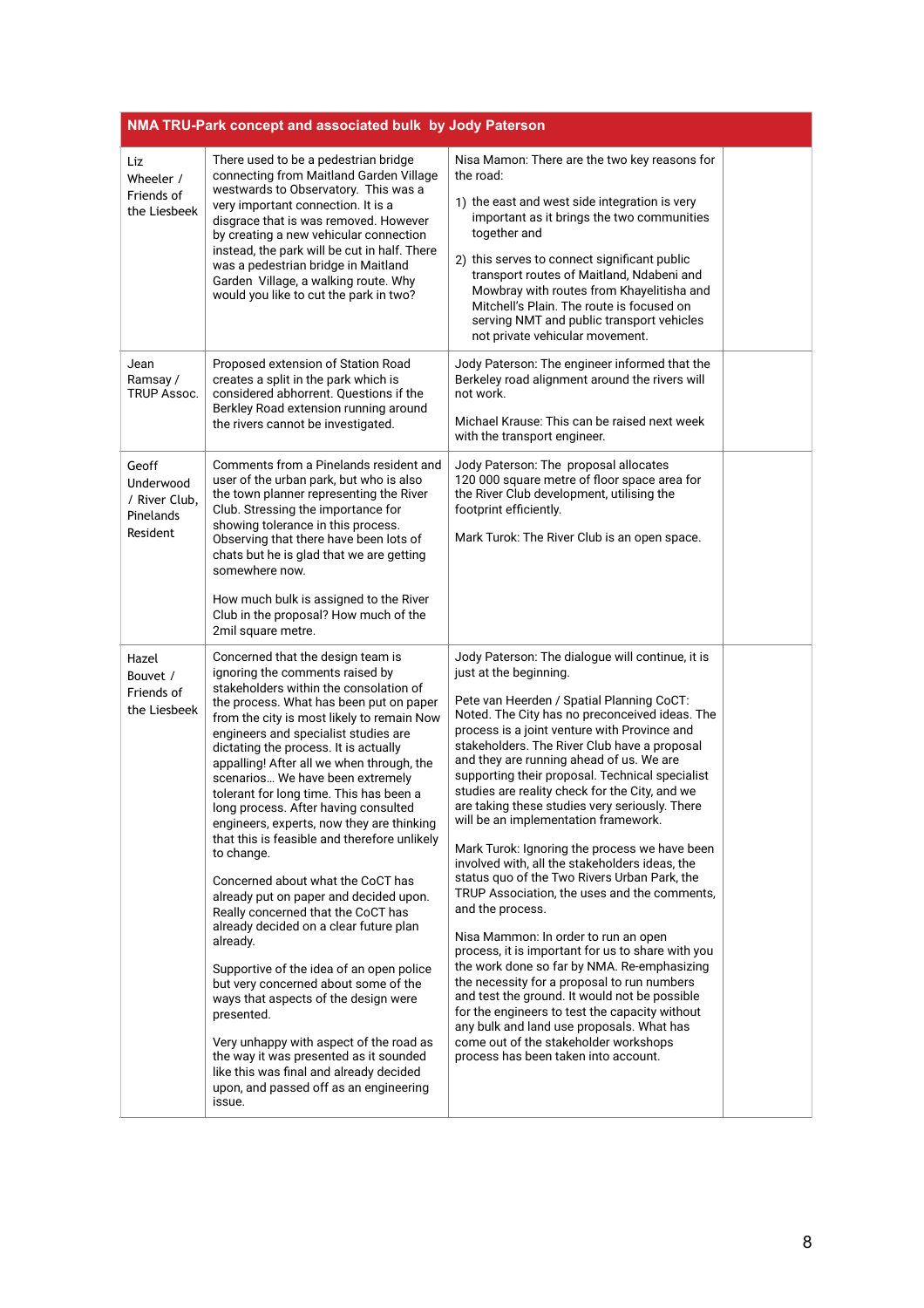|                                                                          | NMA TRU-Park concept and associated bulk by Jody Paterson                                                                                                                                                                                                                                                                                                                                                                                                               |                                                                                                                                             |  |
|--------------------------------------------------------------------------|-------------------------------------------------------------------------------------------------------------------------------------------------------------------------------------------------------------------------------------------------------------------------------------------------------------------------------------------------------------------------------------------------------------------------------------------------------------------------|---------------------------------------------------------------------------------------------------------------------------------------------|--|
| Husdon Mc<br>Comb $/$<br>Oude Molen<br>Eco-Village<br>and TRUP<br>Assoc. | It would be more reassuring if the design<br>team would have included some of the<br>scenarios that have been presented. Live-<br>work-play scenario comes from the OM,<br>about 10 years ago. It would be better if<br>the other scenarios could be presented<br>as well rather than the team just<br>presenting or choosing what is going to<br>happen. Engineers should not get stuck,<br>rather explore more ideas and scenarios.<br>We have been way too tolerant. | Jody Paterson: Agreeing and suggesting the<br>various scenarios could form a toolbox of<br>ideas.                                           |  |
| Carol                                                                    | Why did PRASA sell the land if they knew<br>about the future design proposals? Can<br>we please clarafy the River Club<br>ownership?                                                                                                                                                                                                                                                                                                                                    | Jody Paterson: River Club is privately owned. It<br>used to be PRASA land, and the CoCT owns a<br>portion of it. It is zoned as Open Space. |  |
| John Holmes<br>/ Oude<br>Molen Eco-<br>Village                           | In previous discussions with Guy Briggs<br>on the NMT system through the centre of<br>the par, it was proposed that small golf<br>cart type battery-operated vehicles could<br>run between the seven stations, thus<br>omitting the need for big busses through<br>the Park, or large-scale infrastructure to<br>accommodate them. Moving from one<br>wind mill and another.                                                                                            |                                                                                                                                             |  |
| Alastair<br>Buchanan /<br>Jubilee<br>Church ?                            | Some members of the Jubilee church are<br>very concerned residents who are worried<br>about the possible future negative effects<br>that gentrification could have on the area.<br>Raises the example of the adorable<br>housing in Westlake.                                                                                                                                                                                                                           | Jody Paterson: Gentrification is what we want<br>to avoid.                                                                                  |  |
| ?                                                                        | Quoting the story of how "to recreate a<br>rainforest. Don't cut it down in the first<br>place!" Isn't it incumbent for this process<br>to leave anything that is open without<br>concrete and open. It seems crazy to<br>build anything where there is green. Why<br>buildings and more concrete are required<br>on these green spaces?<br>It seems ludicrous to see concrete over<br>free open zone? Why would River Club<br>need a big footprint of concrete?        |                                                                                                                                             |  |
| Joy Robinson<br>Observatory<br>Civic Assoc.                              | These 10 points that we worked out<br>together, the manifesto. None of the point<br>appear in your proposal. How do you<br>explain that? reading form the manifsto:<br>" an integrative space that respond to<br>culture, heritage and memory of the site".<br>How do you respond to that? Natural<br>quality of the site, the special physical,<br>How do you work?                                                                                                    | Jody Paterson: We work with passion. We love<br>what we do. Things have changed.                                                            |  |
| Riad<br>Davids /<br>Pinelands<br><b>Rate Payers</b><br>Assoc.            | At what point you look at the impact of<br>what you are proposing? This is the most<br>important thing                                                                                                                                                                                                                                                                                                                                                                  | Nisa Mammon: We put ideas on the table, and<br>they get then tested.                                                                        |  |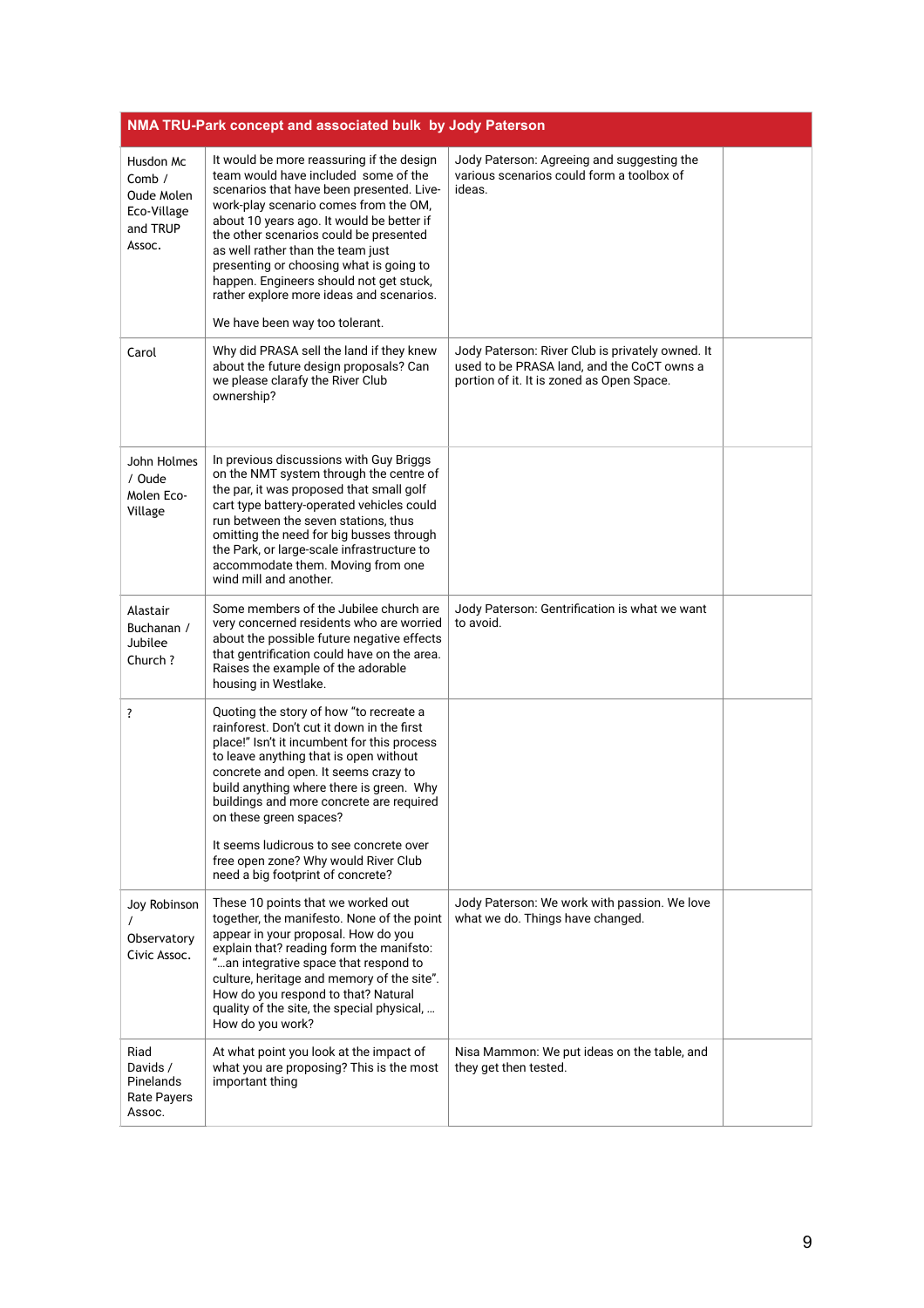|                   | NMA TRU-Park concept and associated bulk by Jody Paterson                                                                        |  |
|-------------------|----------------------------------------------------------------------------------------------------------------------------------|--|
| Michael<br>Krause | This session is focusing on the specialist<br>studies.                                                                           |  |
|                   | At the same time it is important to<br>summarise the issues that the<br>stakeholders raised in response to this<br>presentation: |  |
|                   | How serious are we about the<br>$\bullet$<br>process?                                                                            |  |
|                   | How is the manifesto reflected in<br>$\bullet$<br>the process?                                                                   |  |
|                   | Why do we increase the footprint?<br>$\bullet$<br>Why are we eating the green space?                                             |  |
|                   | What about scenarios?<br>$\bullet$                                                                                               |  |
|                   | Scenario/Model from OMEV<br>$\bullet$                                                                                            |  |
|                   | When/how do we assess impact of<br>$\bullet$<br>ideas?                                                                           |  |
|                   | River Club: 120 000 square metre<br>$\bullet$                                                                                    |  |
|                   | Central bridge<br>$\bullet$                                                                                                      |  |
|                   | High density edges<br>$\bullet$                                                                                                  |  |
|                   | Cape Health Technology Park<br>$\bullet$<br>location                                                                             |  |
|                   | private space / park space<br>$\bullet$                                                                                          |  |
|                   | Tourism?<br>$\bullet$                                                                                                            |  |
|                   | Moving CoCT depots out of Ndabeni<br>$\bullet$                                                                                   |  |
|                   | Please send us other concerns if you feel<br>that anything have been missing.                                                    |  |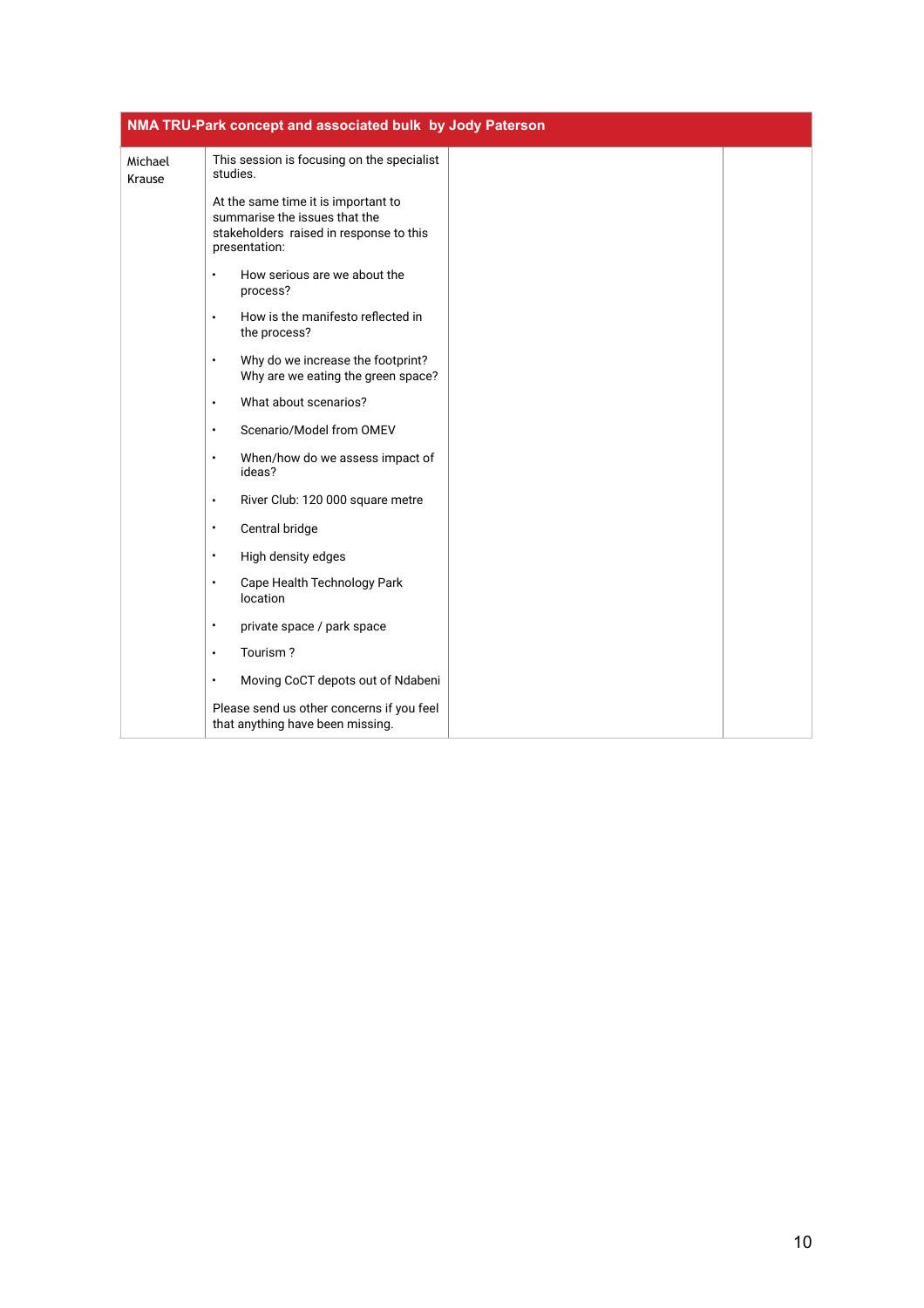### **Flood modelling by Marieke de Groen**

#### **Marieke de Groen:**

- Approach: using PCSWMM software to predict flood extents for design condition
- 1:100 year modelling of flood mitigation
- River Club flooding is regular
- PCSWMM modelling design flood: 1:100 years flood, from modelling the whole catchment
- Flood mitigation meaures:
	- Flood protection berms, infill and construction;
	- Reducing catchment inflows
	- Channel modification (enlargement);
	- Flood water storage; and
	- Outflow improvement (possible improvement of Zoarvlei outflow not modelled)
- Level difference are minimum mm -
- Reduce catchment inflow: retains, store, drain
- River Club is flood storage area
- Marieke de Groen is pushing to run the 1:10 year flood model
- Conclusions:
	- Local flooding due to capacity of the bulk storm- water network being exceeded by the 1:10 year flood: [1] Northern parts of Maitland Garden Village, [2] in the area around Eastman Road and [3] between Berkley Road and Frere Road and [4] at the hockey stadium.
	- Most of the sports fields to the West of Liesbeek Parkway are not predicted to be flooded; significant difference from 1D model. They are protected by the raised parkway.
	- Proposed development has very little effect on flood levels & extents.
	- Flood storage within TRUP can improve local stormwater flooding, but has little effect on river flood extents for 1:100 year floods.
	- Channel enlargement has the potential to significantly reduce flooding, particularly in the Black River towards the upstream end of TRUP site. Flooding at the PRASA depot from the Liesbeek is also reduced.
	- A moderate reduction in catchment inflows has no discernible effect on flood extents within TRUP, but would reduce flood extents of 1:100 year floods immediately upstream of the N2.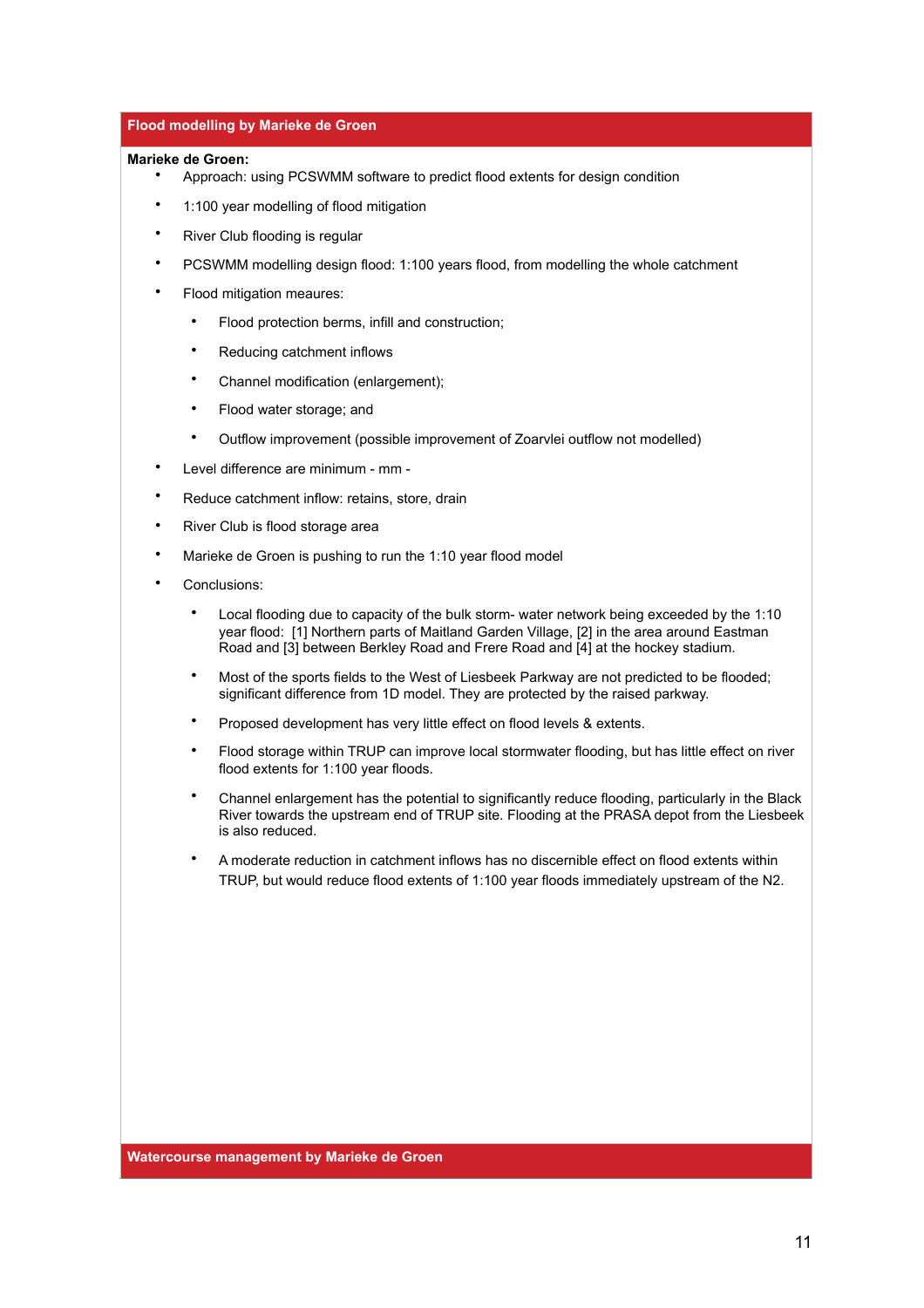#### **Marieke de Groen:**

- Possible options:
	- Separate Channel
	- Effluent transport by pipe from Athlone WWTW into TRUP
	- Litter trap at upstream end of site [UWEM/BARAMY]
	- Special aeration method to improve oxygen levels: RADOR, combined with enzyme treatment
	- Treatment wetlands
	- 'urban canal restorer'
	- Changing the course and profile of the Black River
	- Meandering: not easy to manage with the 1:2 year flood [somerset west example is not working]
- Docking feature: only 500 mt, short even for practice
- Recommendations by Specialist Study:
	- Investigate treatment of Vygieskraal dry weather flow and effluent of the WWTW of Athlone with enzyme treatment in the maturation ponds, as a pilot;
	- Introduce nature friendly banks and develop maintenance plans;
	- Design an 'urban canal restorer' along board walks planned in the wetland in front of Oude Molen;
	- Introduce maintenance team rather than a litter trap
	- Do NOT introduce meanders.
	- Docking/waterfront feature at the end of Berkley Road with pavilions with future space reserved for a docking station for paddlers and recreational rowers.

| <b>NAMF</b>                                                       | QUESTION/STATEMENT                                                                                                                                                                 | <b>RESPONSE</b>                                                                                                                                                                                                                                                                                                        | <b>COMMENT</b><br>S/ACTIONS |
|-------------------------------------------------------------------|------------------------------------------------------------------------------------------------------------------------------------------------------------------------------------|------------------------------------------------------------------------------------------------------------------------------------------------------------------------------------------------------------------------------------------------------------------------------------------------------------------------|-----------------------------|
| ?                                                                 | According to the River Club, the<br>level of the railway bridges further<br>down is causing the flooding. Is<br>that so? Is it mostly the topography<br>that defines the flooding? | Marieke de Groen: The bottleneck effect of the<br>railway bridges definitely contribute. If you can<br>increase the capacity out, it will decrease flooding. It<br>is not only the length but also the width of the<br>railway bridge. The CoCT has used a simpler model<br>as they did not have the detailed studies. |                             |
| Jean Ramsay<br>/ TRUP<br>Assoc.                                   | The observatory fields are flooding<br>very often, why does that not<br>feature on the model?                                                                                      | Marieke de Groen: Those fields flood because of<br>stormwater, the model focuses on the rivers.                                                                                                                                                                                                                        |                             |
| Marc Turok /<br>TRUP Assoc.<br>and<br>Observatory<br>Civic Assoc. | 1:100 years is not enough. if you<br>have a big volume and regularly you<br>have more flood, that will impact<br>the environment.                                                  | MdG: The flood takes 12-18 hours, not days.<br>Climate change is looking 2060 scenarios<br>1:100 year is not so relevant for the TRU-P area                                                                                                                                                                            |                             |
| John<br>Holmes /<br>Oude Molen<br>Eco-Village                     | There is already a big littler trap on<br>the Black River which gets clean<br>every week.                                                                                          |                                                                                                                                                                                                                                                                                                                        |                             |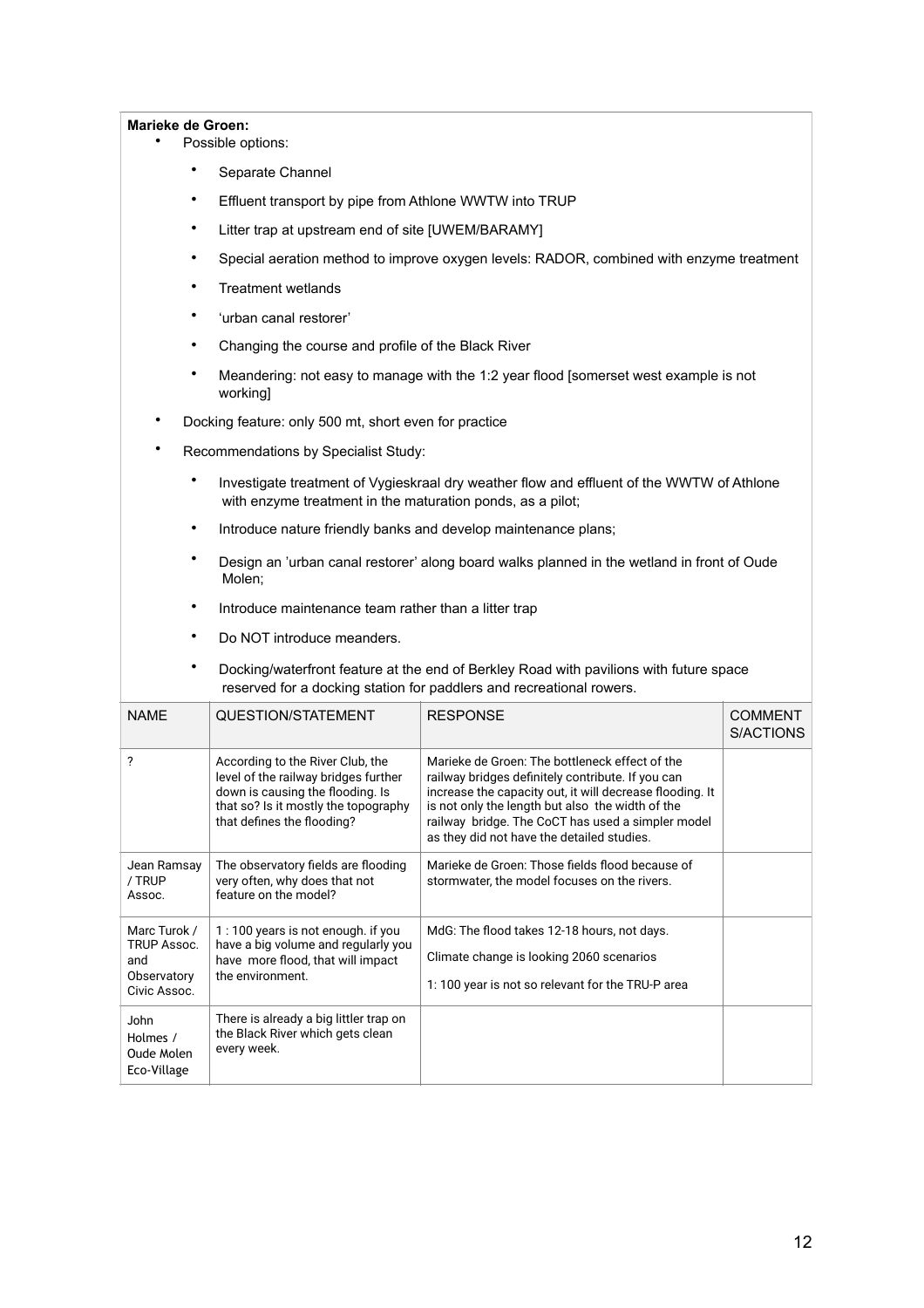| Kyran<br>Wright /<br>Friends of<br>the Liesbeek                          | I am not against dev Commenting<br>on the flood line, do you trust your<br>model? Do you know what it is?<br>According to the top model<br>academics, are saying modelling is<br>not reliable. We had no 1:50 year<br>flood in over 100 year, // River C<br>paradigm shift of river club, do you<br>trust the model?<br>What about the River Club, does it<br>work as a sink? What about the<br>impact of future development the<br>River Club, how would the<br>Raapenberg sanctuary be affected? | Marieke de Groen: 1:100 flood model is<br>hypothetical, for any site in the world. It is good to<br>test. It is good to test 1:20 years to get a feeling on<br>how things work. The model is a simplification of<br>the tool. It is a theoretical thing to test a few<br>scenarios.<br>The model gives cells and still need to get flood<br>lines, the 1:50 and 1:100 are not so different, so in<br>this sense, we are still on the safe side.<br>It is there to test intervention. It is looking at how<br>sensitive is the system for an intervention. The<br>mathematics of it should function.<br>The River Club could be used as a sink, but it is not<br>the current situation.<br>The River Club development does not affect the<br>flood extent, the water level. The flood extent won't<br>change for the 1:100, it will affect the 1:10 flood.<br>1:10 year flood makes more sense in terms of<br>ecology. That is where all the ecologies start to<br>reach, when the frequencies are higher. |  |
|--------------------------------------------------------------------------|----------------------------------------------------------------------------------------------------------------------------------------------------------------------------------------------------------------------------------------------------------------------------------------------------------------------------------------------------------------------------------------------------------------------------------------------------------------------------------------------------|-----------------------------------------------------------------------------------------------------------------------------------------------------------------------------------------------------------------------------------------------------------------------------------------------------------------------------------------------------------------------------------------------------------------------------------------------------------------------------------------------------------------------------------------------------------------------------------------------------------------------------------------------------------------------------------------------------------------------------------------------------------------------------------------------------------------------------------------------------------------------------------------------------------------------------------------------------------------------------------------------------------|--|
| John<br>Holmes /<br>Oude Molen<br>Eco-Village                            | River club has been a researveour<br>area historically. It is traditionally a<br>reservoir. Nothing should be built in<br>that area. Any other buildings that<br>get added in that area reduce the<br>water capacity. All the other areas<br>should be kept safe.<br>Nobody should build in that area<br>because that was a water<br>researcher traditionally.                                                                                                                                     | Marieke de Groen: The hydraulics in 1:100 year<br>doesn't change too much, frequency is another<br>story.                                                                                                                                                                                                                                                                                                                                                                                                                                                                                                                                                                                                                                                                                                                                                                                                                                                                                                 |  |
| Liz Wheeler /<br>Friends of<br>the Liesbeek                              | Pardon eiland was used to be<br>wetland. What about the<br>densification policy? The liesbeek in<br>particular, has been affected by the<br>amount of hard surfaces, I presume<br>that should be taken into account in<br>the model.                                                                                                                                                                                                                                                               | Marieke de Groen: This is not in the flood model. If<br>you densify, you have to compensate.<br>Michael Krause: Can we model if there is more water<br>coming in?<br>[name?]: Each project have their responsibility to<br>mitigate the flooding impact, each project ha its<br>contributions. This is the new policy.<br>Marieke de Groen: Technically it is possible to<br>measure it, but the question is whether the CoCT<br>requires it.                                                                                                                                                                                                                                                                                                                                                                                                                                                                                                                                                             |  |
| Marc Turok /<br><b>TRUP Assoc.</b><br>and<br>Observatory<br>Civic Assoc. | Scenario C has a additional canal<br>going out to the West. , Can you<br>excavate deeper along the river,<br>going under the bridge, so that the<br>river can have more volume<br>capacity?                                                                                                                                                                                                                                                                                                        | Marieke de Groen: Making it deeper doesn't increase<br>the capacity. It doesn't help. A free surface has to<br>take into account the sea side.                                                                                                                                                                                                                                                                                                                                                                                                                                                                                                                                                                                                                                                                                                                                                                                                                                                            |  |